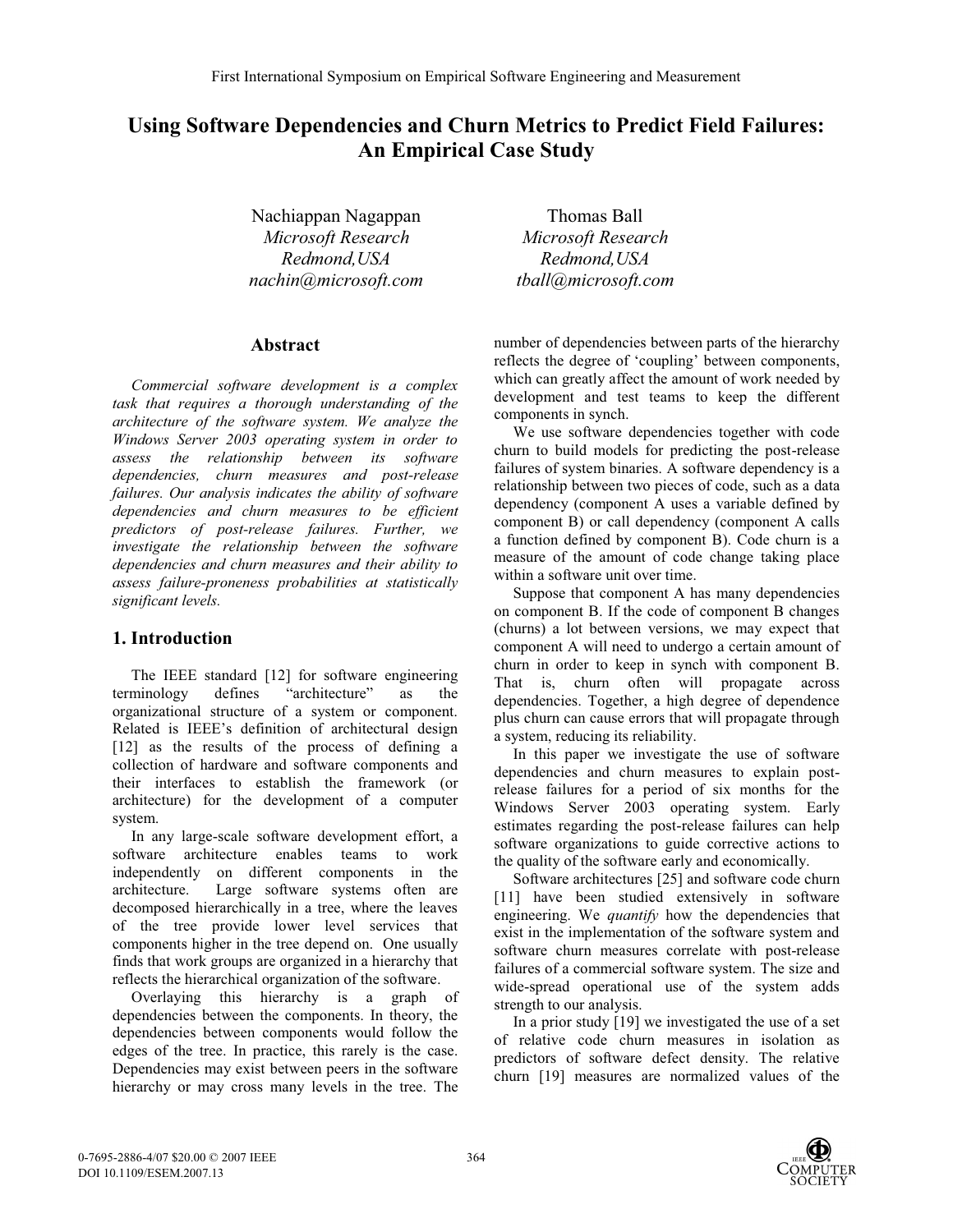various measures obtained during the evolution of the system. In an evolving system it is highly beneficial to use a relative approach to quantify the change in a system. We also showed that these relative measures can be devised to cross check each other so that the measures do not provide conflicting information.

Our current work differs significantly from our previous work as we integrate in architectural dependencies to investigate the propagation of churn across the system. This paper is one of the largest efforts to quantify architectural dependency entities. Our study serves to bridge the gap between the actual code and the architectural layout of the system. Further this paper uses only three simple churn measures in absolute terms compared to the multiple churn measures used in the relative approach in our prior study in order to show the effect of dependencies on code churn and failures.

Figure 1 illustrates the temporal aspect of the metrics collection. At the release date for Windows Server 2003 the dependency information is collected. Also at the release point, the code churn measures are collected using Windows 2000 as the baseline. This churn helps us quantify the evolution of the system in terms of change from the previous baseline version of Windows 2000 (The metrics are discussed in detail in Section 3).



**Figure 1: Data collection explanation** 

The overall size of the code base was 28.3 M LOC (Million Lines of code). The 28.3 M LOC comprises of 2075 compiled binaries that form the major part of the Windows Server 2003 system. In our analysis, software dependencies are between binaries (for example, in Windows, DLL files), and can be mapped up in the hierarchy of the system. Dependencies have two associated measures, the total number of dependencies (frequency) and the unique dependencies between the binaries (count). We leverage both these measures by computing the ratio of the dependence

frequency to the dependence count to obtain a relative dependency ratio.

Software fault-proneness is defined as the probability of the presence of faults in the software [7]. Failure-proneness is the probability that a particular software element (binary, component or area) will fail in operation. We explain both failure-proneness and failures using our dependency and churn measures. The research hypotheses we investigate in our study are shown in Table 1.

**Table 1: Research hypotheses** 

|                | <b>Hypothesis</b>                                  |  |  |  |  |  |  |  |
|----------------|----------------------------------------------------|--|--|--|--|--|--|--|
| $H_1$          | The software dependence ratios and churn           |  |  |  |  |  |  |  |
|                | measures are positively correlated;                |  |  |  |  |  |  |  |
| H <sub>2</sub> | The software dependence ratios and churn           |  |  |  |  |  |  |  |
|                | measures can be used as indicators of post-        |  |  |  |  |  |  |  |
|                | release failures in binaries                       |  |  |  |  |  |  |  |
| $H_3$          | The software dependence ratios and churn           |  |  |  |  |  |  |  |
|                | measures can be used as indicators of the failure- |  |  |  |  |  |  |  |
|                | proneness of the binaries                          |  |  |  |  |  |  |  |

The rest of our paper is organized as follows. Section 2 describes our metrics in detail. Section 3 presents the results of our analysis and the experimental limitations. Section 4 discusses related work and Section 5 the conclusions and future work.

#### **2. Software data and metrics**

In this section we explain the software dependence and churn data that are collected. The Windows Server 2003 operating system is decomposed into a hierarchy of sub systems as shown in Figure 2. At the highest level we have an "Area" (shown by the dashed box). For example, an area would be "Internet Explorer" shipped with Windows Server 2003. Within Internet Explorer we could have several sub-systems. For example, the HTML rendering engine could be a component and the JavaScript interpreter could be another component (shown by rectangular solid boxes). Within each component we have several binaries denoted in Figure 2 by the black ovals. The binaries are the lowest level to which failures can be accurately mapped to. The 2075 binaries in our study are located within 453 'Components' which are present in 53  $'$ Areas'

#### **2.1 Software dependencies**

A software dependence is a relationship between two pieces of code, such as a data dependence, call dependence, etc. Microsoft has a completely automated tool called MaX [26] that tracks dependence information at the function level, including callercallee dependencies, imports, exports, RPC, COM, Registry access, etc. MaX builds a system-wide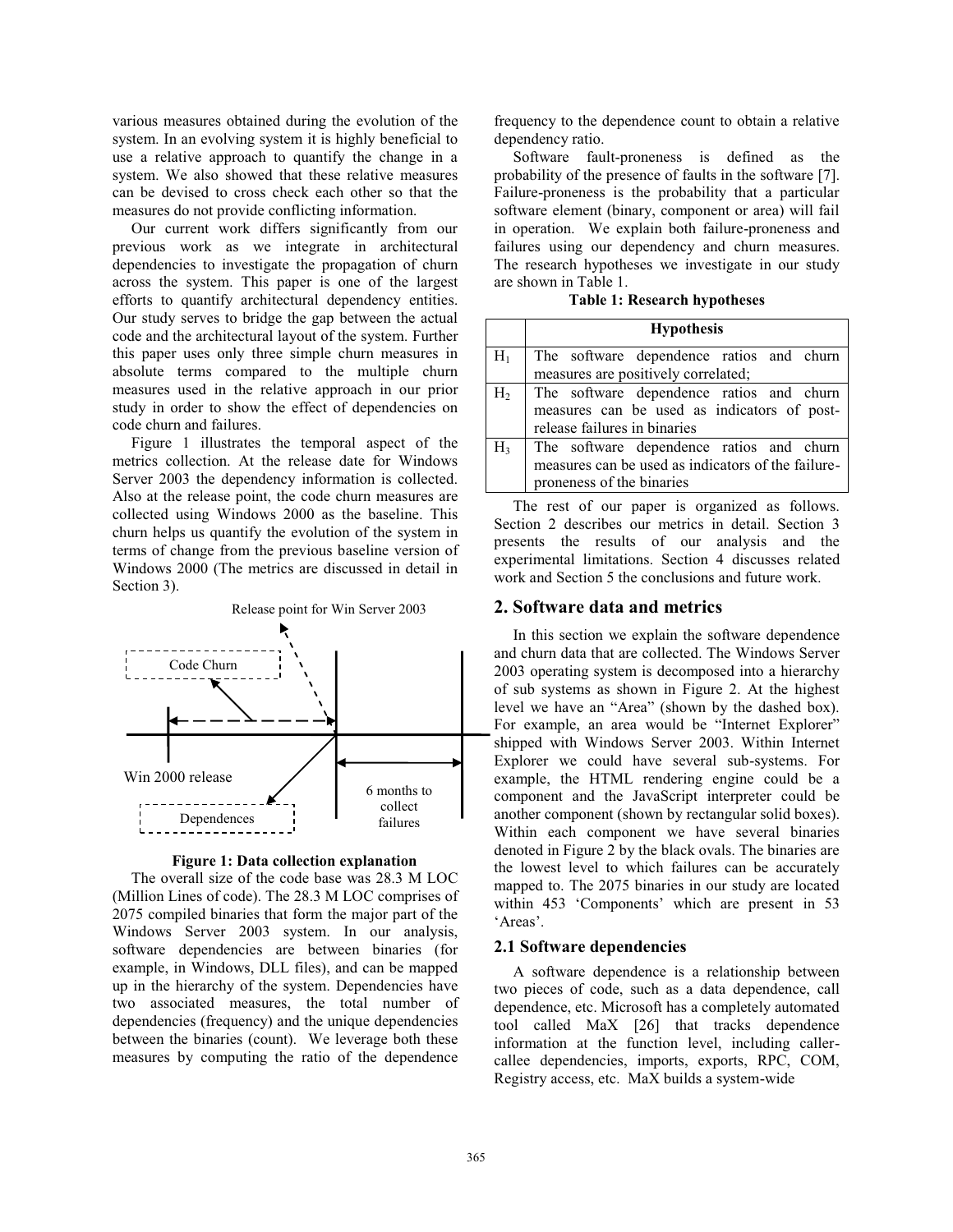

**Area**

**Figure 2: Sub-system description in Windows**

dependency graph for Windows. The system-wide dependency graph can be viewed as the low-level architecture of Windows Server 2003. MaX works with systems consisting of both native x86 and .NET managed binaries and uses the dependency information of each binary to build the dependence graph. MaX [26] has been used to study what binaries (or procedures) will be affected by a change, so that corrective action can be taken accordingly.

We now explain the metrics associated with call dependencies (similar metrics are collected for data dependencies). A relation (A,B) between binaries A and B signifies that A makes a call on B. Given two entities A and B, A may call B from many different call sites. The *count* of a dependence (A,B) is either 0 or 1, based on whether A contains a call to B (1) or not (0). The *frequency* of a dependence (A,B) is the (total) number of calls from A to B. All information is analyzed and mapped at a binary level.

Based on this information we collect a set of eight dependency measures described below for each binary.

- Same Component Count
- Same Component Frequency
- Different Component Count
- Different Component Frequency
- Same Area Count
- Same Area Frequency
- Different Area Count
- Different area Frequency

Consider the dependence frequencies/counts for the binary (D) in Internet Explorer area shown in Figure 3. The Table in Figure 3 shows an example computation of the various dependence frequencies and counts and the measures that lead to those values. The binary (D) has three outgoing dependencies. Two of these are within the component (HTML rendering engine), directed from binary D to binary C. So the same component dependence frequency is two and the same component dependence count is one (i.e.  $D \rightarrow C$ ). There exists one dependence between the binary D and

binary A in different component. The different component frequency and the different component count is thus one  $(D \rightarrow A)$ . There is a no dependence from binary D (in the Internet Explorer area) to the Control Panel area. This is the cross area dependency. The different area count and frequency are hence zero. Also within the Internet Explorer area, binary A has a same area dependency count of two and frequency of three. The dependency data is mapped for each binary accounting for its relationship to other binaries based on their locations in different areas/components. This allows us to measure how many dependencies a binary has in the same/different areas and components in order to quantify its architectural layout. Thus each binary in our analysis has its respective same/different component/area dependency counts and frequencies. The overall distribution of the dependencies in Windows due to space limitations in the paper are discussed in a technical report [18] .

#### **2.2 Software churn**

Code churn is a measure of the amount of code change taking place within a software unit over time. It is easily extracted from a system's change history, as recorded automatically by a version control system. We use a file comparison utility (such as diff) to automatically estimate how many lines were added, deleted and changed by a programmer to create a new version of a file from an old version. This measure is used to compute the overall change in terms of the lines of code (added, deleted, and modified). The software evolution measures that are collected are:

- Delta LOC: The overall change in the lines added, deleted or modified between two versions of a binary.
- x Churn Files: The number of files within the binary that churned.
- x Churn count: The number of changes made to the files comprising a binary between the two versions.

Code churn is used in our study as it measures the evolution of the system from a baseline version. As the system evolves from Windows 2000, our baseline version to Windows Server 2003 we measure the delta LOC, churned files and the churned count. Considering the churn measures from an architectural perspective, if for example the core Internet Explorer binary churns very frequently with a large delta LOC, then all binaries that have dependencies with this binary might churn (or change) appropriately to be in synch with the core Internet Explorer binary. If they are not in synch then it could lead to build failures which would be very expensive to fix late in the development process. This also explains our motivation to integrate churn and architectural dependency metrics to explain post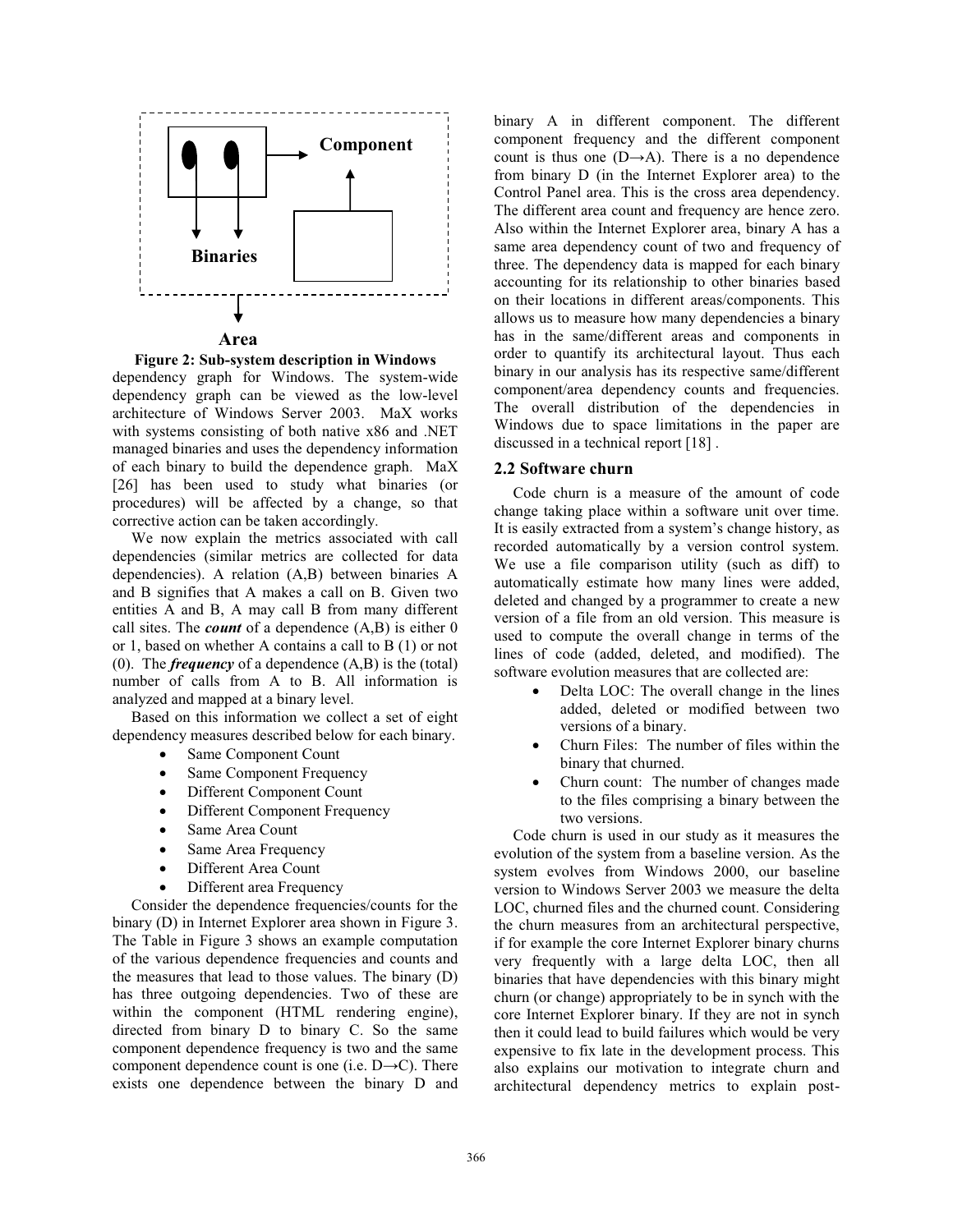release failures. As with the dependencies each binary has its associated delta LOC, churn files and churn count mapped to it.

# **2.3 Metrics description**

We utilize a set of seven metrics, four related to the dependency metrics and the remaining three based on the software churn measures. These metrics are described in Table 2.

In the computation in Table 2 we make two mathematical transformations. In the dependence ratios, all the denominator values are count+1 in order to eliminate division by zero. Second, we take a log transformation of the delta LOC in the software churn measures to scale the variables into a standard comparison scale [16].



|        | Same                | Same                | Different           | Different               | Same                | Same                  | Different           | Different           |
|--------|---------------------|---------------------|---------------------|-------------------------|---------------------|-----------------------|---------------------|---------------------|
| Binary | Component           | Component           | Component           | Component               | Area                | Area                  | Area                | Area                |
| Name   | Count               | Frequency           | Count               | Frequency               | Count               | Frequency             | Count               | Frequency           |
|        |                     |                     |                     |                         |                     | $3(D\rightarrow C)$ , |                     |                     |
|        |                     | $(D \rightarrow C)$ |                     |                         | $(D \rightarrow C)$ | $(D\rightarrow C)$ ,  |                     |                     |
| D      | $(D \rightarrow C)$ | $(D \rightarrow C)$ | $(D \rightarrow A)$ | $(D \rightarrow A)$     | $(D \rightarrow A)$ | $(D \rightarrow A)$   |                     |                     |
|        |                     |                     |                     | $3 (E \rightarrow B)$ , |                     |                       |                     |                     |
|        |                     |                     | $(E \rightarrow B)$ | $(E \rightarrow D)$ ,   | $(E \rightarrow B)$ | $(E \rightarrow B)$   |                     | $(E \rightarrow G)$ |
| E      | $(E \rightarrow D)$ | $(E \rightarrow D)$ | $(E \rightarrow G)$ | $(E \rightarrow G)$     | $(E \rightarrow D)$ | $(E \rightarrow D)$   | $(E \rightarrow G)$ | $(E \rightarrow G)$ |

**Figure 3: Software dependency measurement description**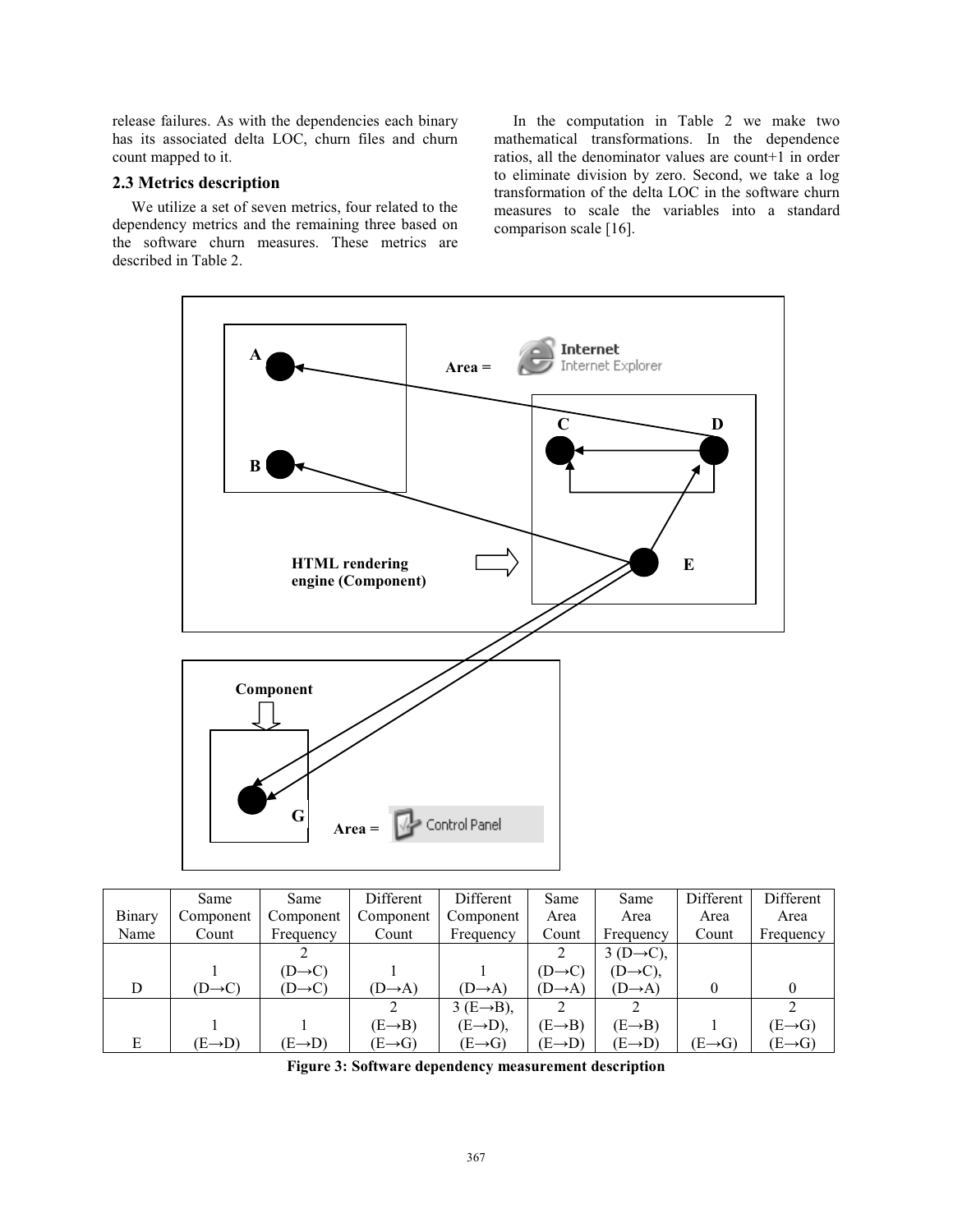The rationale for the dependence ratio is best described with an example. Consider two binaries, say X and Y, where binary X has a same component count of 2 and frequency of 7. Binary Y similarly has a same component count of 1 and frequency of 7. Computing a ratio lets us leverage the fact that though binaries X and Y have a similar number of dependencies they may differ in their failure-proneness ability as binary X is related to two different binaries compared to binary Y. This relative approach is similar to our prior work on code churn measures[19] where a relative approach yielded better predictors for estimating system defect density than absolute measures.

| <b>Metric</b> name                 | <b>Description</b>              |  |  |  |  |
|------------------------------------|---------------------------------|--|--|--|--|
| <b>Software Dependence Metrics</b> |                                 |  |  |  |  |
| Same component ratio               | <b>Same Component Frequency</b> |  |  |  |  |
|                                    | Same Component Count            |  |  |  |  |
| Different<br>component             | Different Component Frequency   |  |  |  |  |
| ratio                              | Different Component Count       |  |  |  |  |
| Same area ratio                    | <b>Same Area Frequency</b>      |  |  |  |  |
|                                    | Same Area Count                 |  |  |  |  |
| Different area ratio               | Different Area Frequency        |  |  |  |  |
|                                    | Different Area Count            |  |  |  |  |
| <b>Software Churn Measures</b>     |                                 |  |  |  |  |
| Churn count                        | See Section 3.2                 |  |  |  |  |
| Churn files                        | See Section 3.2                 |  |  |  |  |
| Delta LOC                          | See Section 3.2                 |  |  |  |  |

### **3. Experimental analysis**

This section presents our experimental analysis of the relationship between software dependencies, churn and post-release failures. Section 4.1 investigates the empirical relationship between the software dependency and churn measures with the post-release failures using a Spearman rank correlation. Section 4.2 demonstrates the ability of the dependence ratios and software churn measures to explain the number of post-release failures, via multiple regression analysis. Section 4.3 shows how the metrics can be used to estimate the failure-proneness probabilities using logistic regression techniques. Section 4.4 discusses the threats to the validity of our study.

#### **3.1 Correlation results**

In order to identify the relationship between the software dependence ratios, churn measures and post-release failures we run a Spearman rank correlation  $(\rho)$  between the measures and the post-release failures. Spearman rank correlation is a commonly-used robust correlation technique [9] because it can be applied even when the association between elements is non-linear. The correlation results magnitude and sign can be used to identify the strength and characteristics of the relationship between the software dependence ratios, churn measures and postrelease failures. The results of such a correlation are

presented below in Table 3. From the correlation matrix it is interesting to observe the relationship between the same component ratio, delta LOC, churn times and churn files measures. These correlations show a positive statistically significant value confirming that when there are more dependencies for a binary and there are changes then there is a "propagation" of this change due to the dependencies, as indicated by the increase in the number of files churned and the number of times churned. This also confirms our initial argument about the propagation of churn across dependencies. We observe a similar relationship for the same area ratios also.

We see that correlations with failures except the different component/area ratio of dependencies are statistically significant at 99% confidence<sup>1</sup>. The lack of statistical significance of the different component/area can be attributed to the fact that compared to the number of dependencies among components; there is a proportionally smaller number of dependencies among areas.

The churn measures and other dependency correlations are all positive and statistically significant; indicating that with an increase in the ratios there is an increase in churn measures. *These results indicate that with an increase in the software dependency ratios the churn measures also increase (H1) except for the lack of statistical significance for the different component/area ratio which is due to the relatively small number of different area dependencies. This is purely a correlation and is thus only a preliminary result. We plan to do a causal root-cause analysis for confirming this hypothesis in future work.* 

#### **3.2 Post-release failure analysis**

For explaining the post-release failures we use multiple linear regression (MLR), where the post-release failures form the dependent variable and the seven metrics described in Table 2 form the independent variables. The goal of this analysis is to identify if the software dependence ratios and churn measures can be used to model (explain at statistically significant levels) and estimate the post-release failures. In multiple linear regression, we measure the  $R^2$  value and the F-test significance.  $R^2$  is a measure of variance in the dependent variable that is accounted for by the model built using the predictors [3].  $R^2$  is a measure of the fit for the given data set. Additionally we present the adjusted  $R^2$  measure also. Adjusted  $R^2$  explains for any bias in the  $R^2$  measure by taking into account the degrees of freedom of the independent variables and the sample population, i.e. in other words  $R^2$  values keep increasing if we add more variables. The adjusted  $R^2$  eliminates that bias regarding the number of variables. The adjusted  $R^2$  tends to remain constant as the  $R^2$  measure for large population samples. The computation of the adjusted  $R^2$  is shown

 $\overline{a}$ 

<sup>&</sup>lt;sup>1</sup> SPPS® for computation that does not give an accuracy of greater than 3 decimal places. So  $p=0.000$  should be interpreted as  $p<0.0005$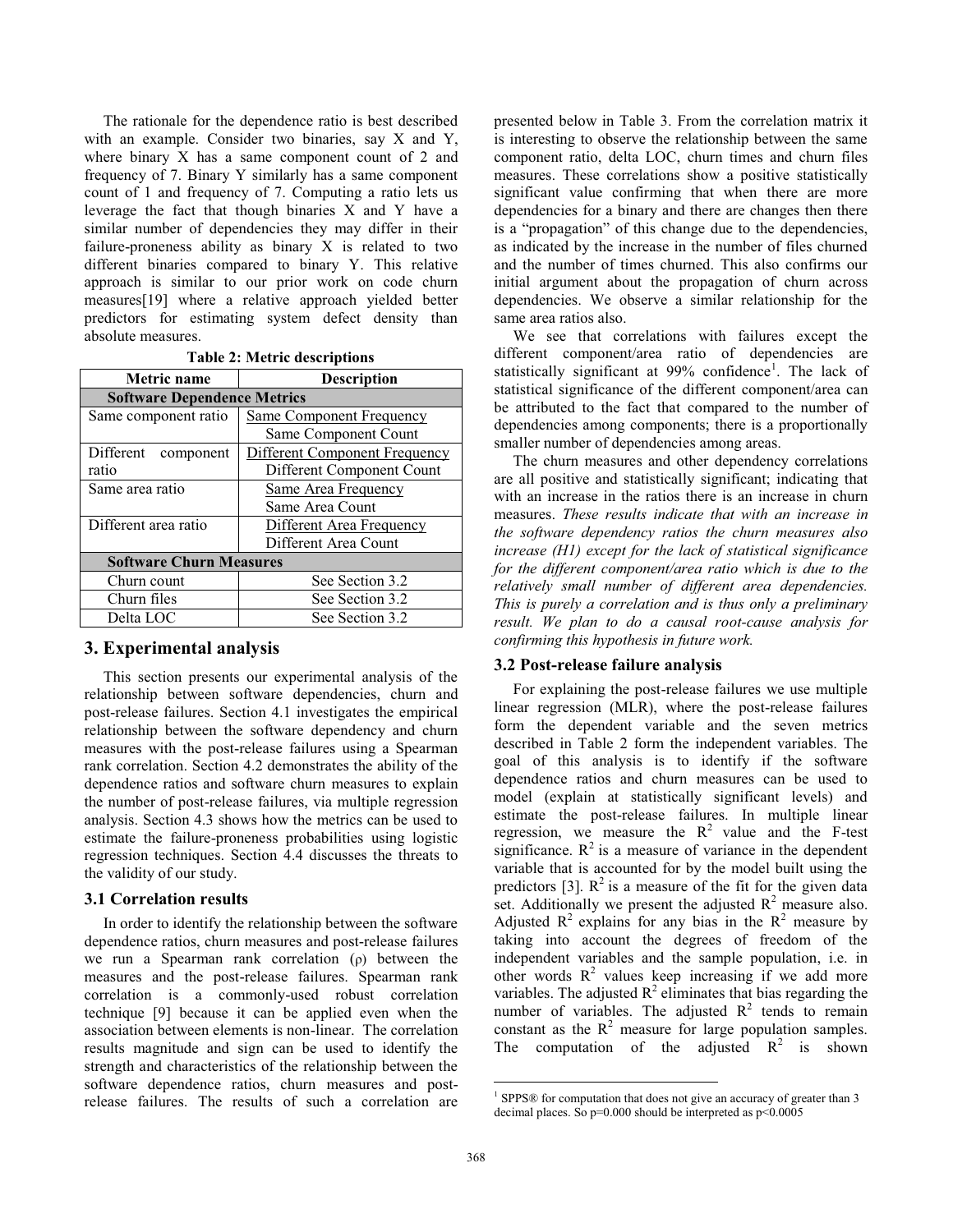**Table 3: Correlation results between the dependency ratios, churn measures and failures** 

|                 |        | Same<br>comp ratio | Diff comp<br>ratio | Same<br>area ratio | Diff area<br>ratio | Churn<br>count       | Churn<br>files | Delta<br>LOC         | Failures |
|-----------------|--------|--------------------|--------------------|--------------------|--------------------|----------------------|----------------|----------------------|----------|
| Same comp ratio | $\rho$ | 1.000              | .187               | .954               | .021               | .496                 | .538           | .472                 | .401     |
|                 | (p)    |                    | (.000)             | (.000)             | (.334)             | (.000)               | (.000)         | (.000)               | (.000)   |
| Diff comp ratio | $\rho$ |                    | 1.000              | .104               | .032               | .161                 | .176           | .122                 | .181     |
|                 | (p)    |                    |                    | (.000)             | (.150)             | (.000)               | (.000)         | (.000)               | (.000)   |
| Same area ratio | $\rho$ |                    |                    | 1.000              | .018               | .478                 | .519           | .453                 | .382     |
|                 | (p)    |                    |                    | ٠                  | (.406)             | (.000)               | (.000)         | (.000)               | (.000)   |
| Diff area ratio | $\rho$ |                    |                    |                    | 1.000              | .036                 | .040           | .047                 | .014     |
|                 | (p)    |                    |                    |                    |                    | (.101)               | (.070)         | (.033)               | (.522)   |
| Churn count     | $\rho$ |                    |                    |                    |                    | 1.000                | .946           | .902                 | .642     |
|                 | (p)    |                    |                    |                    |                    | $\ddot{\phantom{0}}$ | (.000)         | (.000)               | (.000)   |
| Churn files     | $\rho$ |                    |                    |                    |                    |                      | 1.000          | .917                 | .652     |
|                 | (p)    |                    |                    |                    |                    |                      |                | (.000)               | (.000)   |
| Delta LOC       | $\rho$ |                    |                    |                    |                    |                      |                | 1.000                | .592     |
|                 | (p)    |                    |                    |                    |                    |                      |                | $\ddot{\phantom{0}}$ | (.000)   |
| Failures        | $\rho$ |                    |                    |                    |                    |                      |                |                      | 1.000    |
|                 | (p)    |                    |                    |                    |                    |                      |                |                      |          |

in Equation 1

Required R<sup>2</sup> = 
$$
\frac{R^2 - (V^i - 1)}{(n - V^i)^* (1 - R^2)}
$$
 ... (1)

where n is the number of samples used to build the regression model and  $V^i$  is the number of independent variables used to build the regression model. The F-test is a test of statistical significance used to test the hypothesis that all regression coefficients are zero. The F-test and its associated p values govern the acceptability of the built regression model in terms of statistical significance.

One difficulty associated with MLR is multicollinearity among the metrics that can lead to an inflated variance in the estimation of the failures. One approach that has been used to overcome this difficulty is Principal Component Analysis (PCA) [13]. With PCA, a smaller number of uncorrelated linear combinations of metrics that account for as much sample variance as possible are selected for use in regression (linear or logistic). From Table 3 we can see the statistically significant inter-correlations among the metrics. We ran a PCA on the seven metrics discussed in Table 2; the resulting principal components that account for a variance greater than 95% are shown below in Table 4. These resulting five principal components can be used to build regression models with minimal loss of information compared to the original metrics while handling the problem of multicollinearity. A logistic regression equation also can be built to model data using the principal components as the independent variable [7]. The individual and cumulative variances for each principal

component that altogether account for 95% of the total sample variance is explained in Table 4.

|                | Initial Eigenvalues |          |               |  |  |
|----------------|---------------------|----------|---------------|--|--|
| Principal      |                     | $%$ of   | Cumulative    |  |  |
| Components     | Total               | Variance | $\frac{0}{0}$ |  |  |
|                | 2.739               | 39.128   | 39.128        |  |  |
| $\mathfrak{D}$ | 1.69                | 24.14    | 63.268        |  |  |
| 3              | 1.395               | 19.935   | 83.203        |  |  |
|                | 0.607               | 8.675    | 91.877        |  |  |
| 5              | 0.324               | 4.623    | 96.501        |  |  |

These five principal components are used to build our multiple regression equation. The overall fit using these principal components as the independent variable and the failures as the dependent variable is performed using all the 2075 binaries. The overall  $R^2$  value of the regression fit is 0.629, (adjusted  $R^2$  value =0.628) F= $686.188$ , p<0.0005. The general form of the fit regression is shown in Equation 2.

Post-release failures =  $c + a_1PC1 + a_2PC2 + a_3PC3 +$  $a_4PC4 + a_5PC5$  (2) where c is the regression constant and  $a_1, \ldots, a_5$  are the regression coefficients. PC1...PC5 represent the principal components obtained from using the dependency and churn measures.

The regression model characteristics are shown Table 5. The coefficients of the multiple regression equation are removed to protect proprietary information. The individual metrics statistical significance is evaluated by the use of a t-test that indicates the significance of the principal components towards explaining the failures in terms of the multiple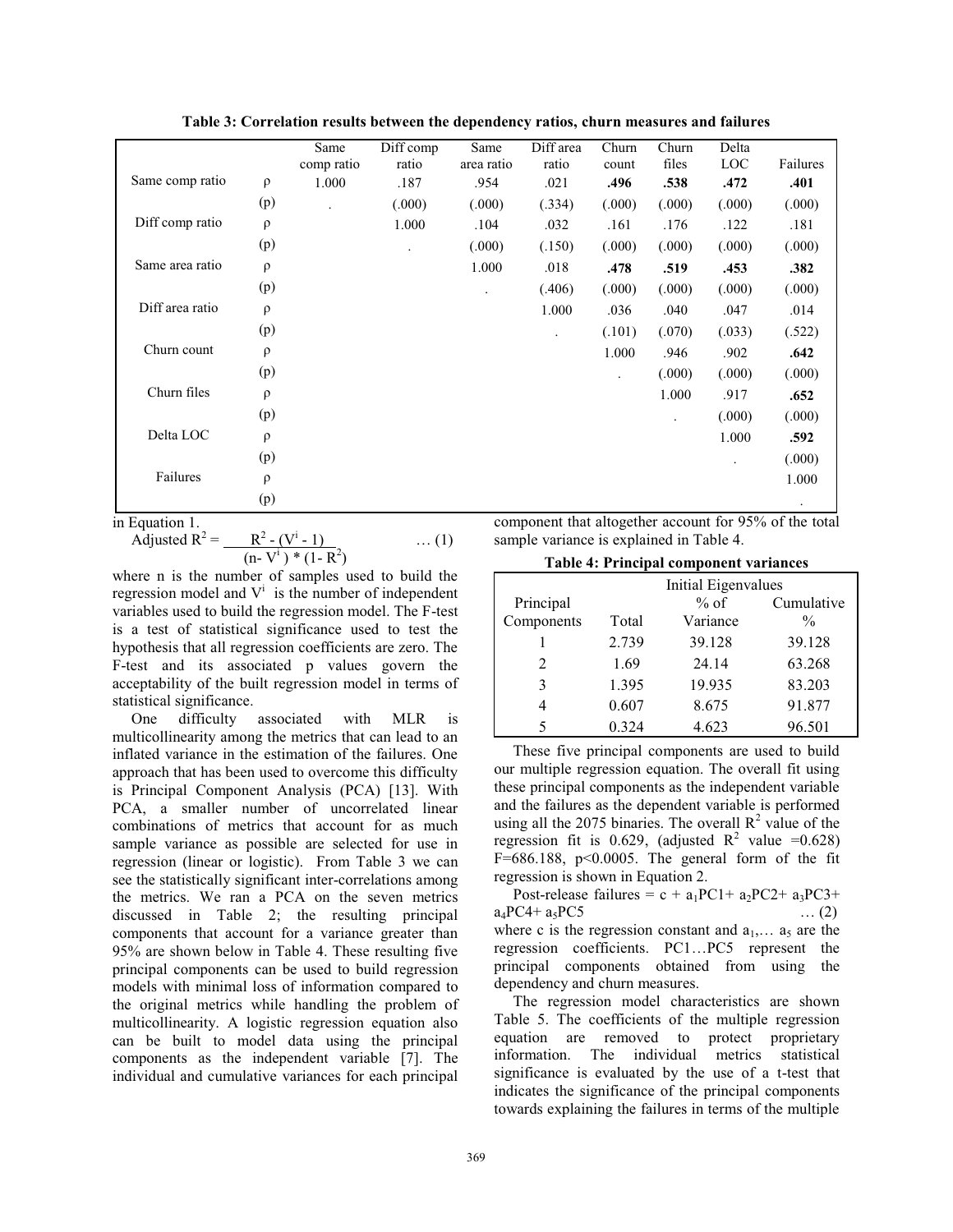regression equation. The t-test and  $R^2$  values show the efficacy of our regression model built for 2075 binaries using the five principal components as the independent variables.

|                       |           | significance |
|-----------------------|-----------|--------------|
| (Constant)            | 56.441    | p < 0.0005   |
| Principal component 1 | 46.788    | p < 0.0005   |
| Principal component 2 | $-6.075$  | p < 0.0005   |
| Principal component 3 | $-28.272$ | p < 0.0005   |
| Principal component 4 | 15.336    | p < 0.0005   |
| Principal component 5 | $-13.055$ | p < 0.0005   |

**Table 5: Complete model summary** 

In order to assess the ability of the regression models to predict the post-release failures we use the technique of data splitting [17]. That is, we randomly pick two-thirds (1384) of the binaries to build our prediction model and the remaining one-third (691) to verify the efficacy of the built model. Table 6 shows the results obtained on performing such random splits. In order to ensure the repeatability of our results we performed the random splitting five times. From Table 6 we see consistent  $R^2$  and adjusted  $R^2$  values that indicate the efficacy of the regression models built using the random splitting technique. The correlation results (both Spearman and Pearson) between the actual failures and estimated failures are at similar levels of strength and are statistically significant. This indicates the sensitivity of the predictions to estimate post-release failures. That is, an increase/decrease in the estimated values is accompanied by a corresponding increase/decrease in the actual values of post-release failures.

| $R^2$ | Adj.  | F-test   | Pearson | Spearman |
|-------|-------|----------|---------|----------|
|       | $R^2$ |          | $\ast$  | ×        |
| 0.641 | 0.639 | 480.776, | 0.778   | 0.676    |
|       |       | p<0.0005 |         |          |
| 0.628 | 0.627 | 435.561, | 0.793   | 0.662    |
|       |       | p<0.0005 |         |          |
| 0.634 | 0.633 | 468.756, | 0.785   | 0.624    |
|       |       | p<0.0005 |         |          |
| 0.654 | 0.653 | 509.410, | 0.748   | 0.620    |
|       |       | p<0.0005 |         |          |
| 0.614 | 0.612 | 427.999, | 0.809   | 0.664    |
|       |       | p<0.0005 |         |          |

**Table 6: Random data splits summary** 

All correlations are statistically significant at 99% confidence

Thus using principal component analysis of the metrics we can estimate the post-release failures at statistically significant levels. As the dependency information and churn measures are available early in the development process, we can use the *software dependency ratios and churn measures as early*  *indicators of post-release failures (H2).*These estimates can be used to identify the binaries that will have a higher number of failures than acceptable standards and how testing can be directed more effectively at these binaries.

#### **3.3 Failure-proneness analysis**

In order to assess failure-proneness (i.e. simply stated the probability of a binary to fail in the field) we use a binary logistic regression approach. The overall goal of this analysis is to use the software dependence ratios and churn measures as early indicators of failureproneness modeled using logistic regression techniques. The higher the failure-proneness of a binary, the higher is the likelihood of it failing in the field. For the purpose of using a binary logistic regression we need to define a binary-cutoff point for failure-proneness. For this purpose, we define binaries with no failures as not failure-prone and vice versa. The general form of a binary logistic regression is shown in Equation 3:

$$
\Pi \text{ (prob)} = \underline{e^{ (c + a1PC1 + a2PC2 + a3PC3 + a4PC4 + a5PC5)}} \dots (3)
$$

$$
1+e^{\,(c+a1PC1+a2PC2+a3PC3+a4PC4+a5PC5)}
$$

where the cut-off value for probability of failure  $\pi$  is 0.5 to classify binaries as failure-prone or not.

We perform the binary logistic regression using the principal components generated from the dependency ratios and the churn measures (independent variables) and failure-proneness (dependent variable). We also perform a repeated random splitting approach where we use two-thirds of the binaries to build the logistic regression equation and the remaining one-thirds to evaluate the built logistic regression model. Table 7 shows the results of this model building and the Nagelkerke's  $R^2$  and the Cox and Snell  $R^2$  [3] to present the overall consistency. The Nagelkerkes  $R^2$ and the Cox and Snell  $R^2$  are consistent across the five random splits (different from the random splits in Section 4.2) indicating the efficacy of the built logistic regression models in terms of the consistency of the datasets.

**Table 7: Logistic regression model characteristics** 

| Random | Nagelkerkes | Cox and Snell |
|--------|-------------|---------------|
| split  |             |               |
|        | 0.247       | 0.333         |
|        | 0.241       | 0.325         |
|        | 0.232       | 0.312         |
|        | 0.229       | 0.308         |
|        | 0.244       | 0.328         |

Similarly in order to evaluate the efficacy of the built logistic regression we use statistical correlations and compute the precision and recall ratios. A positive and strong correlation (we present both Spearman and Pearson correlations) between the predicted failure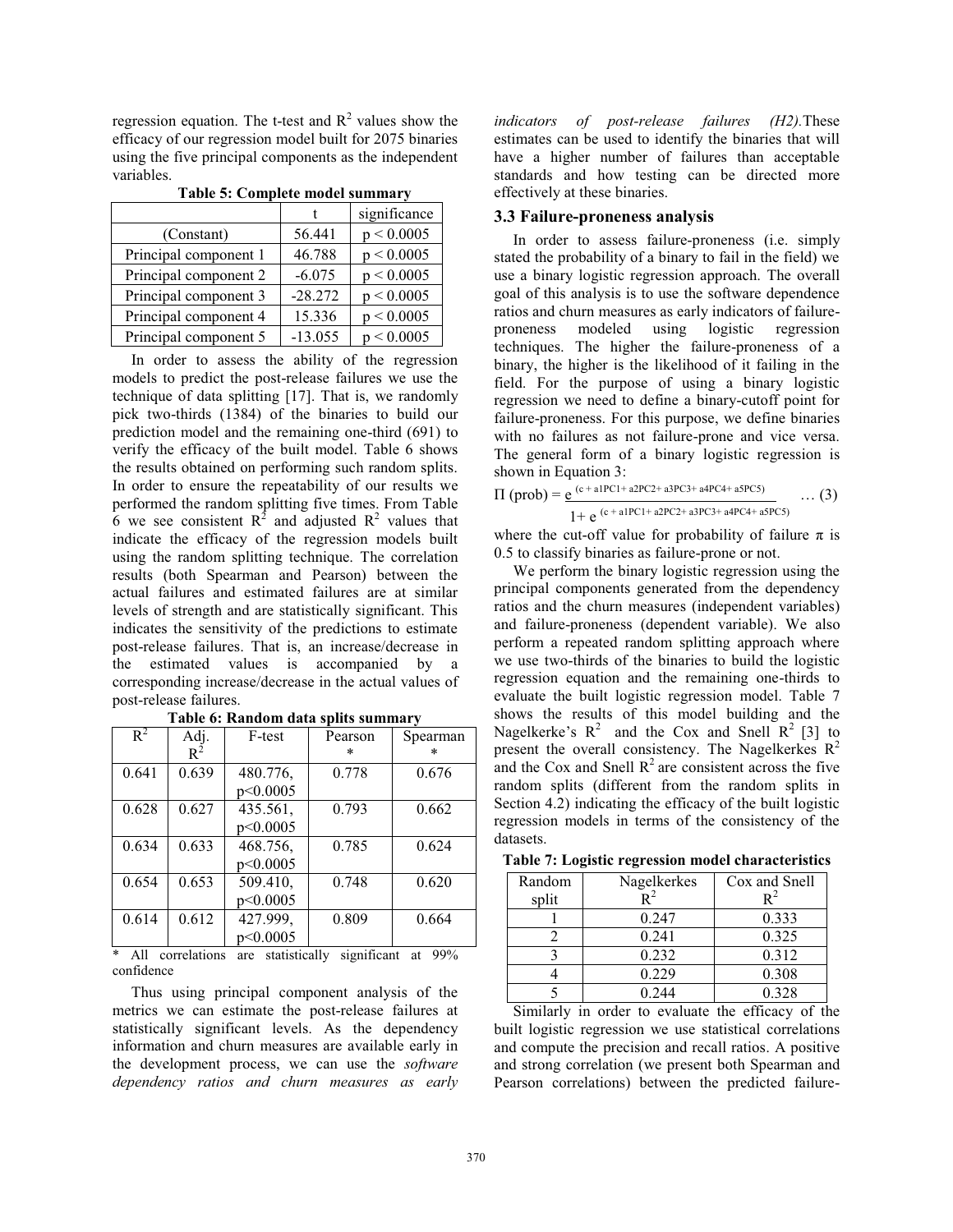proneness probability and the actual number of failures indicates the sensitivity of the failure-proneness probability (i.e. the higher the failure-proneness probability the higher the actual number of failures that occurred in the field). We use the precision and recall rates defined in Equation 4 and 5 to govern the accuracy of our models to identify failure-prone binaries. The results of the sensitivity of the predictions in terms of the correlations for the five random splits and precisions and recall values are shown in Table 8.

#### *Precision = Correctly predicted failure-prone binaries (4) All predicted failure-prone binaries*

# *Recall = Correctly predicted failure-prone binaries (5) All Observed failure-prone binaries*

The correlation results in Table 8 are positive and statistically significant indicating that with increase in the predicted failure-proneness of the binaries there is an increase in the number of actual post-release failures. The precision and recall values indicates the accuracy of the predictions comparable with respect to earlier studies [23].

| Table 8: Logistic regression random splits results |  |  |  |  |  |  |  |
|----------------------------------------------------|--|--|--|--|--|--|--|
|----------------------------------------------------|--|--|--|--|--|--|--|

| Pearson | Spearman* | Precision | Recall   |
|---------|-----------|-----------|----------|
| $\ast$  |           |           |          |
| 0.577   | 0.613     | 71.4 %    | $77.4\%$ |
| 0.595   | 0.632     | 73.4 %    | 75.3 %   |
| 0.619   | 0.660     | 75.3 %    | $76.1\%$ |
| 0.614   | 0.657     | 74.3 %    | 78.3 %   |
| 0.606   | 0.627     | 76.4 %    | 72.0%    |

\* All correlations are statistically significant at 99% confidence

*Based on these results we can assess the ability of software dependency ratios and churn measures to be used as early indicators of the failure-proneness of the binaries (H3)*. For each binary we can compute this probability of failure using the logistic regression equation based on its evolution (churn) and architecture. Such failure-proneness information can be used to make early decisions on the quality of the binaries by focusing more test effort.

# **3.4 Threats to validity**

In this section we discuss the main threats to validity of our study. The data analysis is performed as a post-mortem operation, i.e. all the data points are from the same software system. It is possible that these results might be valid only for the current system under study. We intend to address this issue in our future work plans by incorporating this methodology into the next generation Windows operating system development. These results were applicable to the Windows system that has strong prior history information that could be leveraged. This project had a

timeline of analysis of 4.5 years. In the absence of prior historical information in this context it is not possible to make early estimates regarding the postrelease failures/ failure proneness. We plan to investigate the topic of building prediction models using comparable projects in the absence of historical information. For a replication standpoint the MaX tool used for extracting the dependencies is internal to Microsoft. But there exists public tools like for Java, Dependency Finder or JDepend that can be used to extract dependencies to replicate these studies on open source systems. As with all empirical studies, these analyses should be repeated in different environments and in different contexts before generalizing the results. Results that were found in this study on the Windows operating system might differ with other software systems based on environment, context, size etc. We plan to join with researchers working on open source systems (similar to studies performed on Eclipse) to build an empirical body of knowledge of these results.

# **4. Related Work**

Over the years research related to software architectures has ranged from analysis of mismatch of components in the architectural composition [6, 10] to architectural description languages [15]. Perry and Wolf [21] formulated a model of software architecture that emphasizes the architectural elements of data, processing, and connection, their relationships and properties. Shaw et al. [24] define *architectural style* to mean a set of design rules that identify the kinds of components and connectors that may be used to compose a system or subsystem, together with local or global constraints on the way the composition is done.

Prior studies [1] analyzed and investigated error propagation through software architectures, focusing on the level of components and connectors (rather than dependencies between code). Von Mayrhauser [27] et al. investigated the relationship of the decay of software architectures with faults using a bottom-up approach of constructing a fault-architecture model. The fault-architecture model was constructed incorporating the degree of fault-coupling between components and how often these components are involved in a defect fix [27]. Their results indicated for each release what the most fault-prone relationships were and showed that the same relationships between components are repeatedly fault-prone, indicating an underlying architectural problem. Similarly studies have explored the use of software architectures for testing [22]. Our work is closely related to this effort as estimates of post-release failures can identify files that require more testing effort. Related to the prior work in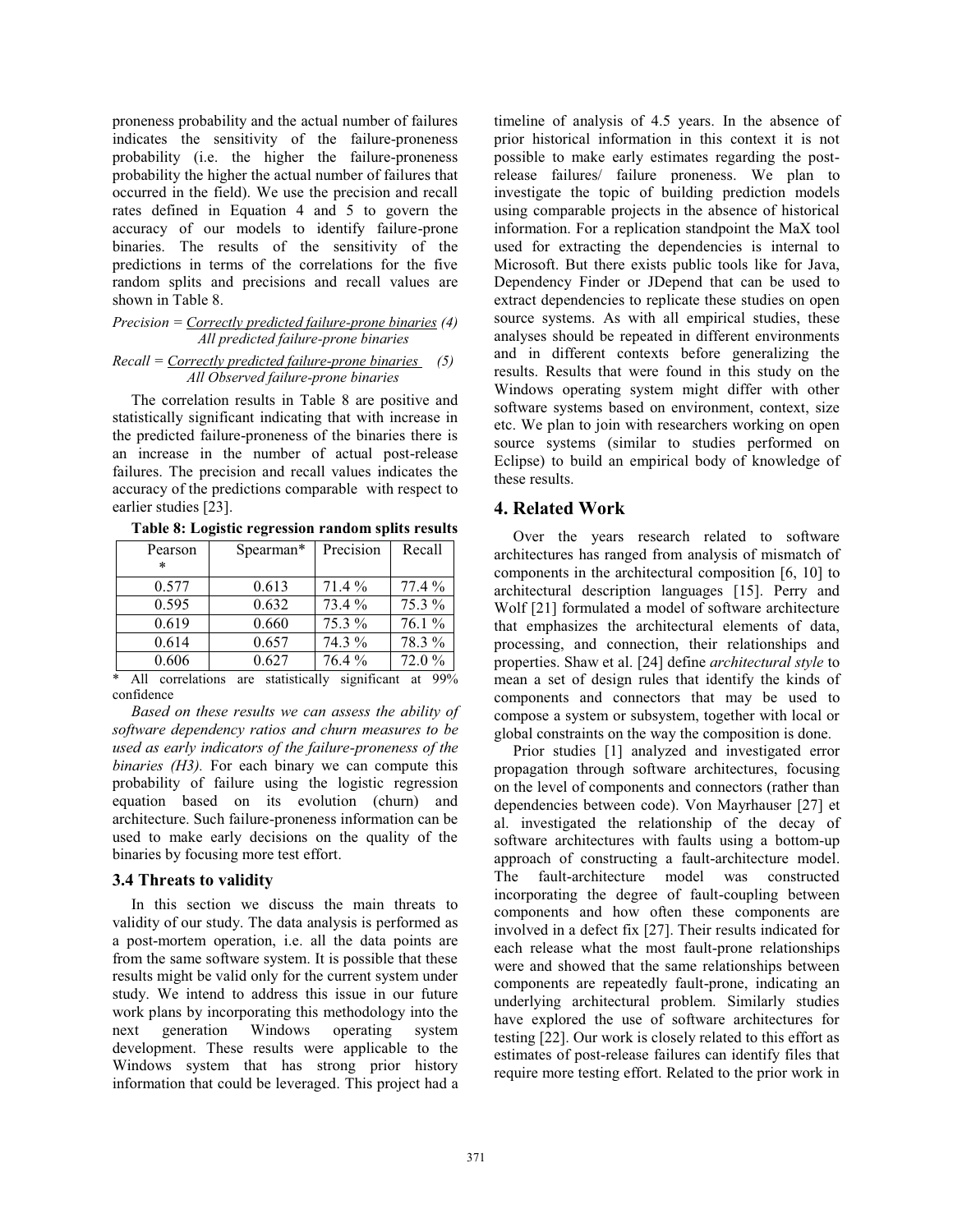this area we do not discuss any new ways for formalizing architectural connections or the use of any new architectural description languages. We simply leverage the software dependency metrics combined with the software churn measures to explain postrelease failures.

Studies have also been performed on the distribution of faults during development and their relationship with metrics like size, complexity metrics [8]. From a design metrics perspective there have been studies involving the CK metrics [5]. These metrics can be a useful early internal indicator of externallyvisible product quality [2]. The CK metric suite consist of six metrics (designed primarily as object oriented design measures): weighted methods per class (WMC), coupling between objects (CBO), depth of inheritance (DIT), number of children (NOC), response for a class (RFC) and lack of cohesion among methods (LCOM). The CK metrics have also been investigated in the context of fault-proneness. Basili et al. [2] studied the fault-proneness in software programs using eight student projects. They observed that the WMC, CBO, DIT, NOC and RFC were correlated with defects while the LCOM was not correlated with defects. Further, Briand et al. [4] performed an industrial case study and observed the CBO, RFC, and LCOM to be associated with the fault-proneness of a class.

Software evolution via code churn has been studied [11, 19, 20] to understand its relationship on software quality. Prior studies have involved analysis of code churn measures in isolation and using a relative code churn approach [19] to predict defects at statistically significant levels and as part of a larger suite of metrics [14] to understand defect density. Graves et al. [11] predict fault incidences in software systems using software change history. Ohlsson et al. [20] identify 25 percent of the most fault-prone components successfully by analyzing legacy software through successive releases using predominantly size and change measures. Zimmermann et al. [28] mined eight large scale open source systems (Eclipse, Postgres, KOFFICE, gcc, Gimp, JBOSS, JEdit and Python) version histories to guide programmers along related changes. They predict where future changes take place in systems and upon evaluation using these open source projects the top three recommendations made by them contained a correction location for future change with an accuracy of 70%. Schröter et al. [23] also showed that the import dependencies can predict defects in large systems like Eclipse.

We have discussed prior work on software architectures and the relationship between software metrics, churn and quality. Prior studies show that architectural mismatch, poor architectural design (or layout), and excessive dependence on a particular

component are detrimental to the quality of software systems. Studies have also investigated how the architecture of the system can be used in the testing process. To the best of our knowledge, this paper is the first large scale empirical study in this area that uses architectural metrics and software churn to explain failures. The quantification of the propagation of failures in the system based on the churn (or evolution) and architecture of the system helps in early identification of binaries that require further testing.

# **5. Conclusions and future work**

Software developers can benefit from an early estimate regarding the quality of their product as field quality information is often available late in the software lifecycle to affordably guide corrective actions. Identifying early indicators of field quality (in terms of failures/failure-proneness) is crucial in this regard. In this paper we have studied the software dependency and churn measures from the standpoint of the post-release failures for Windows Server 2003. From our analysis in section 4.1 we observe a preliminary correlation that with an increase in software dependency ratios there is an increase in the code churn measures. Based on statistical models built from a random two thirds of the data points to construct a prediction model and the remaining one third to evaluate the built model we get statistically significant results between the actual and estimated values for both, predicting post-release failures and failure-proneness. Table 6 and Table 8 summarize the strength of the statistical results in terms of the correlation between the actual and estimated values for estimating failures and failure-proneness and the precision and recall values across all the ten random splits (five for estimating the failures and five for estimating failure-proneness). The strength of the correlations indicates the sensitivity of the predictions which are all consistent across different random splits. These results indicate that we can predict the postrelease failures and failure-proneness of the binaries at statistically significant levels. These predictions can help identify binaries that are more likely to fail in the field which can be used to focus efforts more efficiently to prioritize testing, perform code inspections etc.

Our current focus has been to leverage the architectural dependency and churn measures. We plan on using data from the testing process, pre-release faults, inspection data, faults found using static analysis tools etc. in future investigations. We also plan to do similar studies on other Microsoft products and with external researchers on non-Microsoft systems to compare our results to understand the